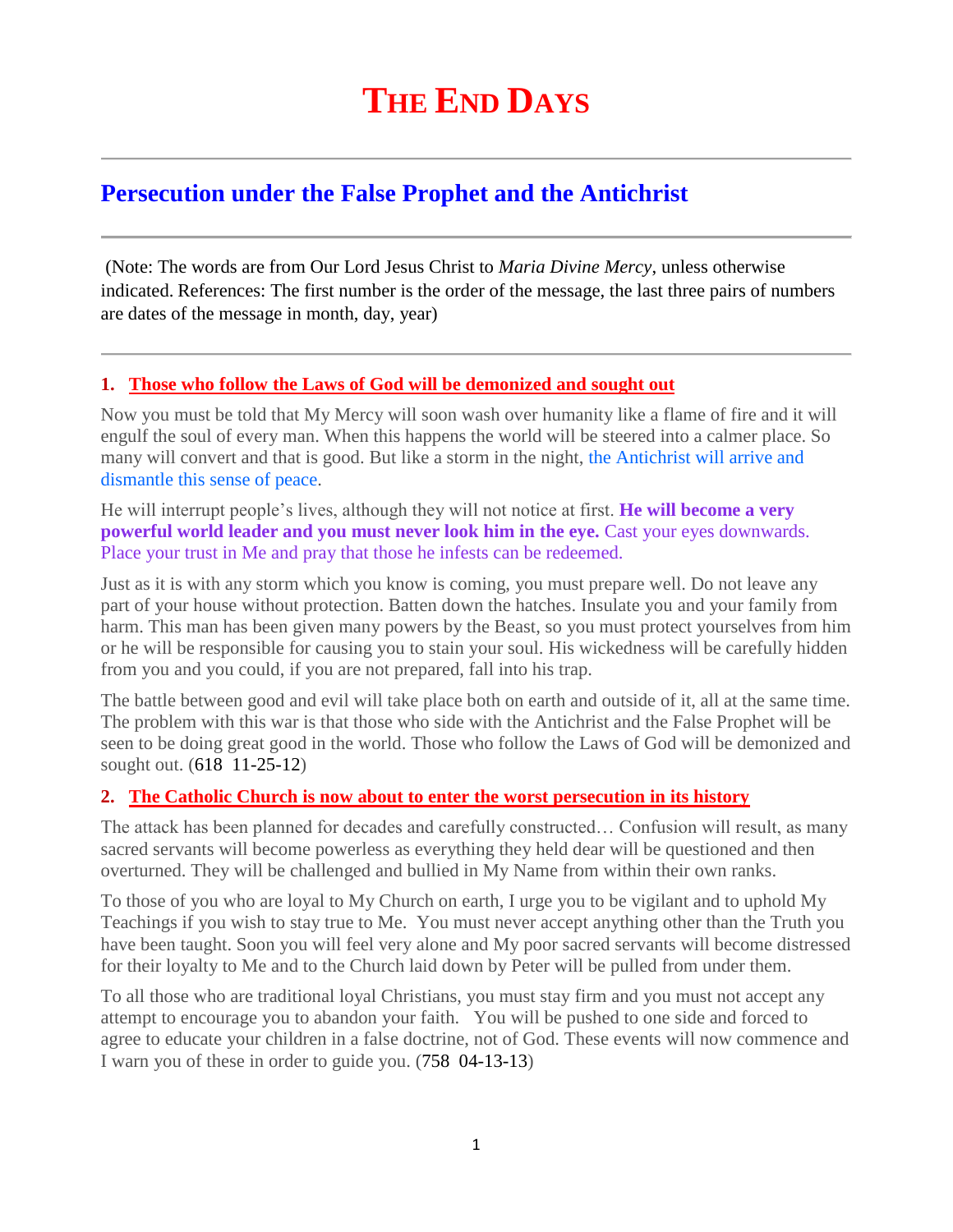# **3. [They will be accused of crimes against the Seat of Peter and will be publicly humiliated in](http://www.thewarningsecondcoming.com/they-will-be-accused-of-crimes-against-the-seat-of-peter-and-will-be-publicly-humiliated-in-my-holy-name/)  [My Holy Name](http://www.thewarningsecondcoming.com/they-will-be-accused-of-crimes-against-the-seat-of-peter-and-will-be-publicly-humiliated-in-my-holy-name/)**

Those who remain loyal to Me, and those who reject the abomination, will be guided by Peter the Apostle, who sat in the first Seat of Rome. He will guide My beloved Benedict, who will, as foretold, help them to see the Truth. He will have to witness the horror, but he will be supported by those who have sworn allegiance to the One True Word of God.

And so the schism will begin. Those who follow the false doctrine, where I, Jesus Christ, am not revered, will be torn to shreds by the Beast and his demons. Those innocent servants of Mine, who have not accepted these Messages so far, will now come running to Me for comfort. My prophecies do not lie, and very soon many of these poor souls will be cast away from the Holy See. They will be accused of crimes against the Seat of Peter and will be publicly humiliated in My Holy Name. (776 05-02-13)

# **4. [Know that the pain of rejection will be exactly as I, and My Apostles, had to suffer during](http://www.thewarningsecondcoming.com/know-that-the-pain-of-rejection-will-be-exactly-as-i-and-my-apostles-had-to-suffer-during-my-time-on-earth/)  [My Time on Earth](http://www.thewarningsecondcoming.com/know-that-the-pain-of-rejection-will-be-exactly-as-i-and-my-apostles-had-to-suffer-during-my-time-on-earth/)**

In the name of social justice and social compassion, the False Prophet will set out, what the world will believe to be, to evangelize and create a modern Church. This Church will be seen to reach out to all sinners and to embrace those sinners whose sins are not acceptable by Me.

You, My beloved followers, will be viewed as a heretic sect, because you will continue to proclaim the Truth. All attempts to remain true to Me will be attacked vigorously. You will be outcast and declared to be right-wing dissidents. Any attempt to retain the traditions of the Sacred Ceremonies will be ignored.

While My followers expand and grow, they will be like paupers and they will climb the Hill of Calvary – naked, with nothing except their faith… Their lot will be hard. Because of their love for Me, they will suffer because of others, in order to save their sorry souls. These souls do not deserve to be saved. They will only be saved because I choose to save them. They will have insulted Me, caused terrible suffering to My loyal followers and tormented My Remnant Army. Yet, I will save them because of the faith of those in My Remnant Army. **(**869 08-10-13**)**

# **5. [You are the generation, which will have to bear witness to the final Crucifixion of My](http://www.thewarningsecondcoming.com/you-are-the-generation-which-will-have-to-bear-witness-to-the-final-crucifixion-of-my-church/)  [Church](http://www.thewarningsecondcoming.com/you-are-the-generation-which-will-have-to-bear-witness-to-the-final-crucifixion-of-my-church/)**

My beloved servants will unite in union with Me – less than half of them – but their loyalty to Me will help My Army to survive and grow in order to spread the Gospels during the global darkness which will be felt during this, the greatest apostasy of all time.

Know also that those who claim to be holy people, knowledgeable in Holy Scripture and the Teachings of My Church, will queue up and be the first to condemn you, because you are following the Truth.

The Gift of the Holy Spirit will fall only upon those worthy to receive this precious Gift from God. Those empty of the Holy Spirit will scream abuse and try to convince you to follow the heresies, which will soon become rampant in all Christian churches. The more they show their fear for these Messages, the more they will strike out at you. You must ignore their hateful venom and remain silent. These days are almost upon you. Some of you will already have glimpsed the severe opposition, which you will have to endure because of Me. (941 10-22-13)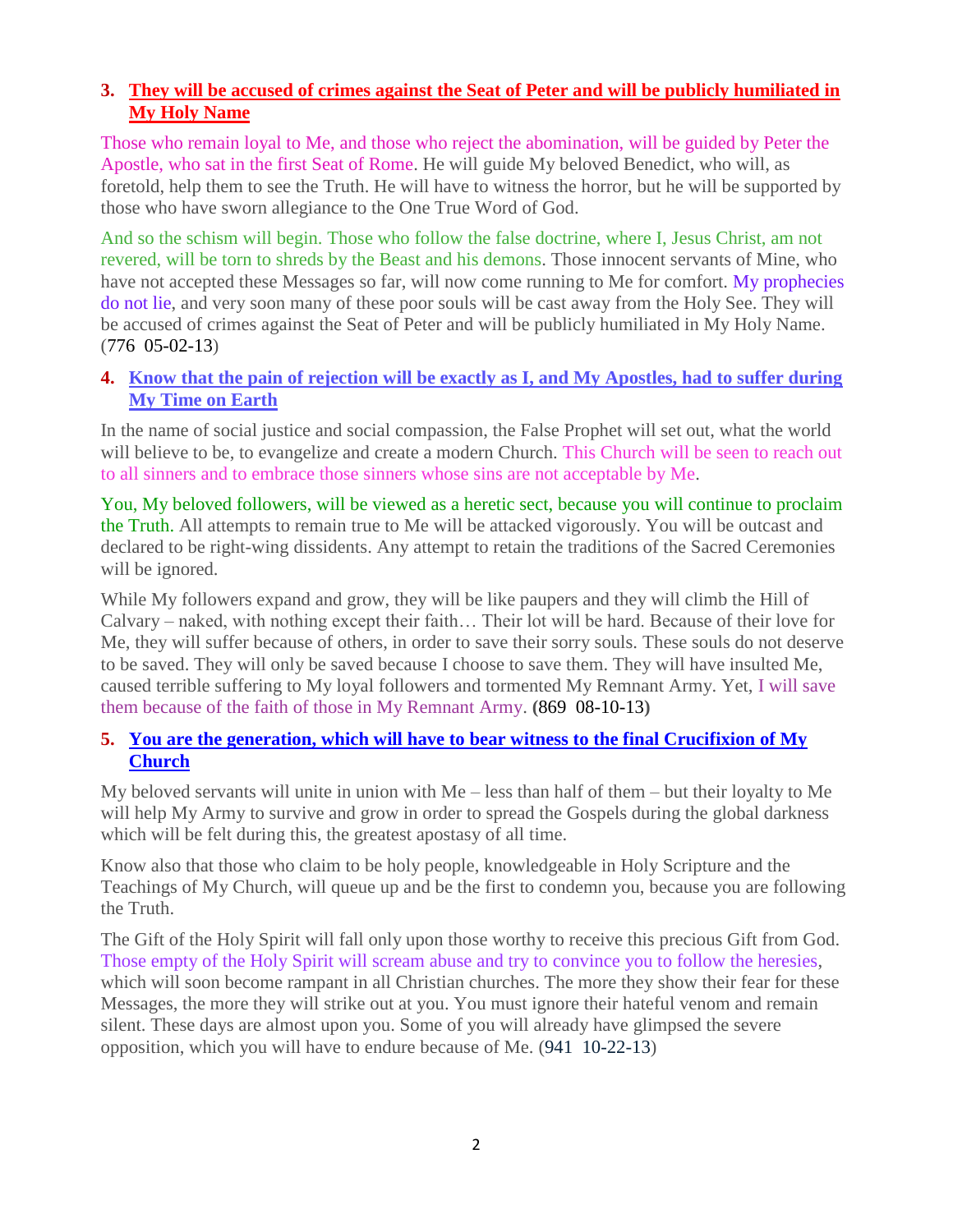# **6. [The greatest persecution will be inflicted by Christians upon Christians](http://www.thewarningsecondcoming.com/the-greatest-persecution-will-be-inflicted-by-christians-upon-christians/)**

The scourging of My Body on Earth will be at its worst from within, as brother will turn against brother and sister against sister. You will soon see the declaration of the new prayers, which will be introduced by the new liturgy.

The main changes will refer to the Holy Communion, where it will be presented as something, which bears little resemblance to My death on the Cross, when I gave up My Body for all sinners. By declaring that Holy Communion means the joining together of all of humanity, as one before God, you will insult Me, because this would be contrary to the Truth. (952 11-02-13)

# **7. [Mother of Salvation: This is the time when souls will have to endure the pain of Purgatory](http://www.thewarningsecondcoming.com/mother-of-salvation-this-is-the-time-when-souls-will-have-to-endure-the-pain-of-purgatory-on-earth/)  [on Earth](http://www.thewarningsecondcoming.com/mother-of-salvation-this-is-the-time-when-souls-will-have-to-endure-the-pain-of-purgatory-on-earth/)**

A person who is in mortal sin and who refuses to show remorse will never be able to withstand the pain of God's Light. So, it is an Act of Mercy that God intervenes, in order to prepare that soul, so that he too can share in the Glory of God. (1,043 02-13-14)

#### **8. [Suffer in silence when you are tormented, suffer vile forms of cruelty, are slandered,](http://www.thewarningsecondcoming.com/suffer-in-silence-when-you-are-tormented-suffer-vile-forms-of-cruelty-are-slandered-abused-or-mocked-in-my-name/)  abused or [mocked in My Name](http://www.thewarningsecondcoming.com/suffer-in-silence-when-you-are-tormented-suffer-vile-forms-of-cruelty-are-slandered-abused-or-mocked-in-my-name/)**

When the Holy Spirit is at Work this will result in many fruits, which will present as follows: **People who are drawn to the Holy Spirit will be drawn closer to God. They will love others with a greater intensity than before. They will share their love.** Then, they will want to spend more time in prayer and, especially, where they will pray for the souls of others, rather than their own intentions**.**

The Love of God will become deeper and more personal. And, as they allow the Holy Spirit to engulf them, they will feel an urgent need to surrender themselves fully to the Will of God. Those who are inspired by the Holy Spirit will not show hatred for those who despise them. Instead, they will strive, through prayer, to beg Me to save that soul.

The Love of God can only penetrate the soul by the Power of the Holy Spirit. The soul will always feel peace and tranquility, despite the suffering which they will inevitably have to endure, the closer they become to Me, their Jesus…

I seek out the meek, the humble and those who only care about the welfare of others, over and above their own needs. These are the souls who are blessed by My Hand. Their love for others mirrors My Own Love. They accept suffering just as I do and it is of little consequence to them. These people are the backbone of Christianity and the Holy Spirit is ingrained in their souls, for the good of all of God's children. (1,044 02-14-14)

## **9. [When God permits the persecution of the Christians and the Jews, it is for good reason](http://www.thewarningsecondcoming.com/when-god-permits-the-persecution-of-the-christians-and-the-jews-it-is-for-good-reason/)**

Because of what they will have to endure, much conversion will result and billions of people will see the Glory of God, with one clear mind, where no confusion will mar their joy, when they finally recognize the Truth. (1,050 02-21-14)

# **10. [It is far better to endure pain in My Name than to be glorified by sinners for doing wrong](http://www.thewarningsecondcoming.com/it-is-far-better-to-endure-pain-in-my-name-than-to-be-glorified-by-sinners-for-doing-wrong-in-my-eyes/)  [in My Eyes](http://www.thewarningsecondcoming.com/it-is-far-better-to-endure-pain-in-my-name-than-to-be-glorified-by-sinners-for-doing-wrong-in-my-eyes/)**

Dearest followers of Mine, let Me reassure you that My Hand is guiding you every day in this, My last Mission on Earth. My Word will stir your souls and the souls of all those billions who will follow you – for soon the world will hear My Voice... In order to protect you from the persecutors, who will inflict outrages against My Church and all those who remain true to the Word of God,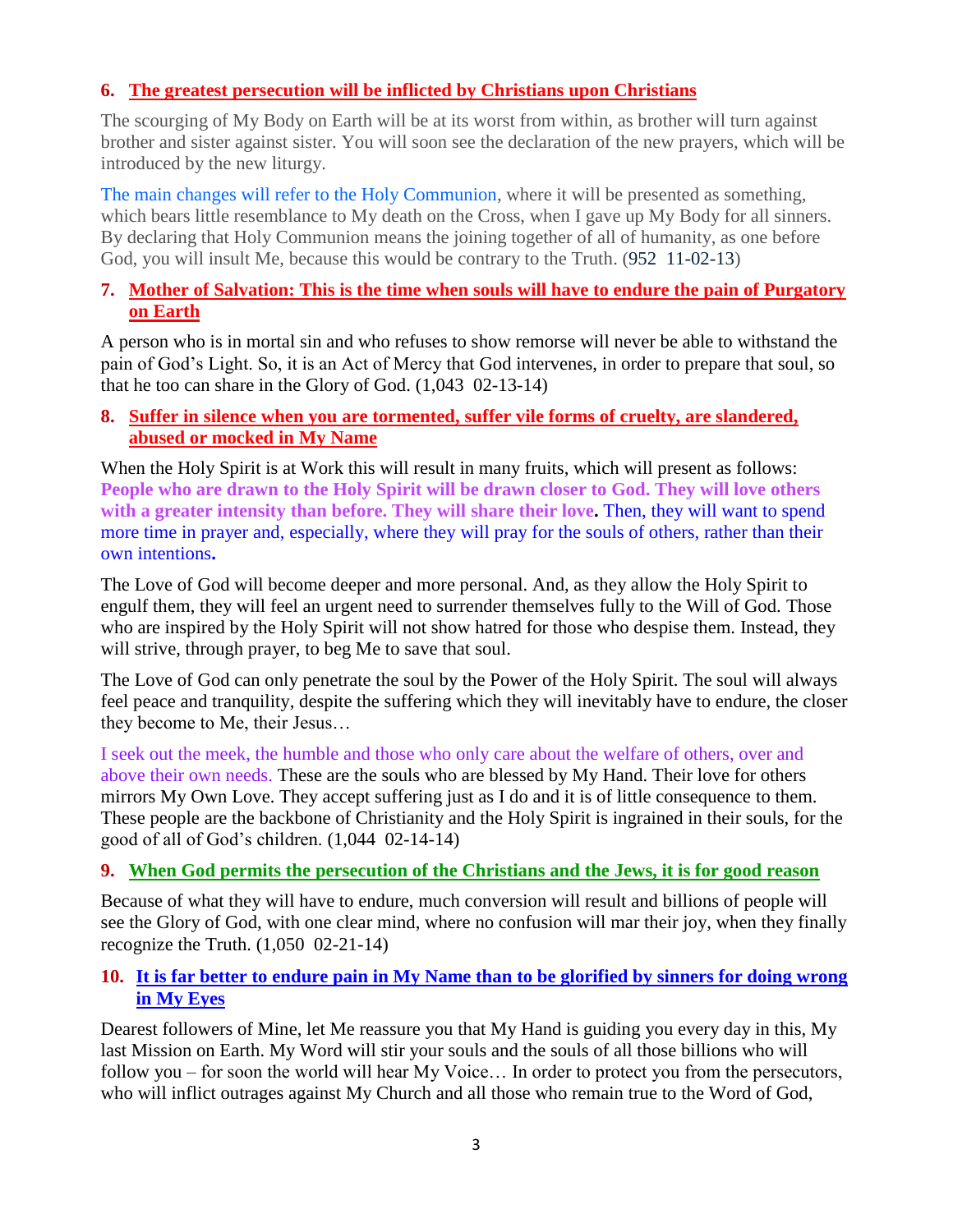please recite this **Crusade Prayer (141)** *Protection against persecution***. (See the Crusade Prayer Booklet).** (1,072 03-18-14)

# **11. [Those who curse Me will be cursed](http://www.thewarningsecondcoming.com/those-who-curse-me-will-be-cursed/)**

**Those who fight My Father's Plan to save souls will be defeated.** And **those who persecute God's children and stand in the way of the Lord will, themselves, be persecuted by the servant to whom they paid their allegiance.** Nothing will stand in My Way, for it is impossible. By the Power of God, every enemy will be destroyed and all those who proclaim the words, deeds and actions of the Antichrist, will be cast away and God's Kingdom will then be complete. (1,073 03- 19-14)

# **12. [Those who try to uphold the Word, within My Churches, will be silenced by expulsion](http://www.thewarningsecondcoming.com/those-who-try-to-uphold-the-word-within-my-churches-will-be-silenced-by-expulsion/)**

**The seeds have been sown and every detail of the plan, to prepare the world for the Antichrist, has been completed…** Those who try to uphold the Word, within My Churches, will be silenced by expulsion. No mercy will be shown to those who try to defend My Church, because My enemies will declare the opposite to be true. You, My followers, will be declared heretics for disobeying the new rules, which will soon be laid down by My Church. You will be told that My Church cannot err and so, even when you uphold the Truth, you will be isolated. **My Church will never err. My chosen leaders will never err, but when an imposter seizes power, you must not follow him, when he declares the Truth to be a lie…** Pray for My Courage, so that I can sustain you, because you will need nerves of steel to remain true to Me, when the world will be coerced into falling flat, in complete surrender of free will, before the Antichrist. (1,089 04-07-14)

# **13. [My most esteemed Bishop will be the subject of a terrible miscarriage of justice](http://www.thewarningsecondcoming.com/my-most-esteemed-bishop-will-be-the-subject-of-a-terrible-miscarriage-of-justice/)**

**Many sacred servants will disappear and be imprisoned against their will. Others, who will have fled the enemy, will be hunted down and so they will need to plan for those days ahead, very carefully. It will not be long afterwards that the portrait of the Antichrist will hang on every altar, while every trace of My Face, My Cross, the Saints and the Sacraments will disappear without a trace… I will bequeath to each of you, and especially My sacred servants, a form of protection against the power of the Beast and I will instruct you every step of the way, along this harrowing path. .** I will send you brave servants of Mine, loyal bishops, priests and other sacred servants – all of Me – who will continue to serve Me. They will be blessed with Gifts, which will help you to remain in Me and for Me, so that you will be able to endure this oppression, until the day I come to salvage My people and take them into My Kingdom. (1,092 04- 10-14)

# **14. [God the Father: It is better that you endure this spiritual pain now, than in the eternal](http://www.thewarningsecondcoming.com/much-will-be-revealed-to-gods-children-before-the-great-day-of-the-lord/)  [flames](http://www.thewarningsecondcoming.com/much-will-be-revealed-to-gods-children-before-the-great-day-of-the-lord/)**

Those men, amongst you, who do not accept My Son, will be enveloped into every Ray of His Mercy, so suddenly, that few of you will understand what has been poured upon you, such will the Force of His Divine Presence be… You will witness the pain and intense suffering, which you would endure, were you to be cast into the fires of Hell… Woe to those of you who oppose Me, your Eternal Father, for should you spit in My Face, with a foul tongue, I will punish you. I will not permit, for long, the hatred and the blasphemies, which you misguided sinners throw at Me. When you try to stop Me, in My Quest to save all of you from the evil one, you will suffer greatly, because of the souls who will be lost to Me because of you. (1,104 04-26-14)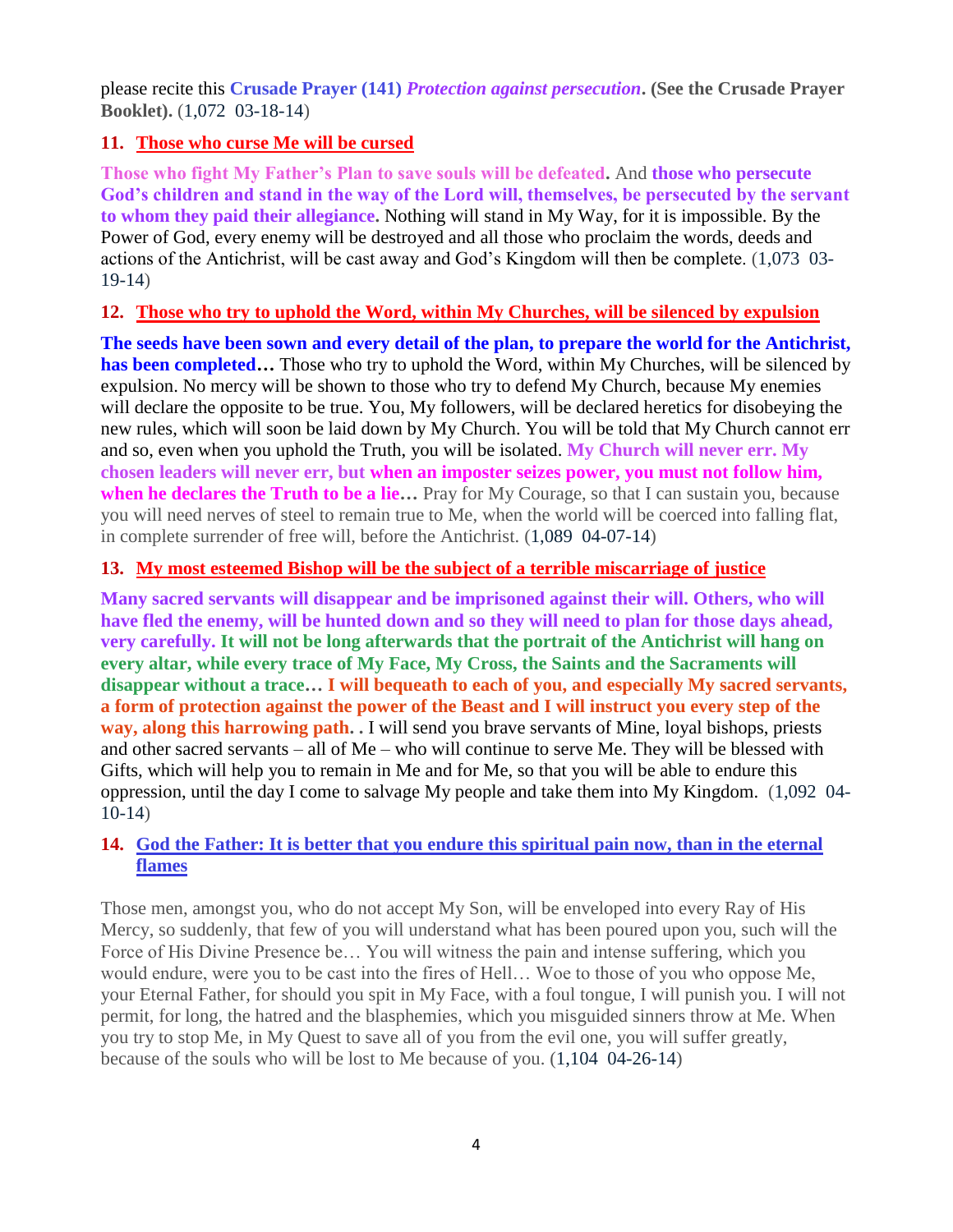# **15. [You will be just as guilty as those who were responsible for handing Me over to My](http://www.thewarningsecondcoming.com/you-will-be-just-as-guilty-as-those-who-were-responsible-for-handing-me-over-to-my-executioners/)  [executioners](http://www.thewarningsecondcoming.com/you-will-be-just-as-guilty-as-those-who-were-responsible-for-handing-me-over-to-my-executioners/)**

To My enemies, know this. I know you. I can see your souls. I can see what evil resides within your hearts. I can also see the goodness, which lies side by side within you. Hear Me, as I reveal to you the Truth of what is to come. If you love Me, you will be encouraged not to. If you believe in My Teachings, you will be asked to believe in a new false substitute. If you believe that **I Am** communicating to you, through these Messages, you will be convinced by the Evil One that these Words do not come from Me. (1,131 05-28-14)

## **16. [Christianity will be detested because it will be seen as a block to personal freedom](http://www.thewarningsecondcoming.com/christianity-will-be-detested-because-it-will-be-seen-as-a-block-to-personal-freedom/)**

The world is awash with a new form of spirituality comprising of a belief in a superior being – the one they call the christ – but it is not I, Jesus Christ, they refer to. Satan, in the form of Lucifer, referred to as King of the Light, is idolized not as an evil entity but as one, which performs a deed for God. This ideology is favored by secret sects, which set out to destroy Christianity… Many people are starved of spiritual satisfaction and crave peace… Yet, they will be appeased when they are fed the false doctrine that all roads lead to God. This is a lie for you can only come to God, through Me, His only begotten Son, Jesus Christ**…** The Beast that hides among the elite and the powerful gives great power to those who spread the lie that I, Jesus Christ, do not exist. That is the greatest curse inflicted upon humanity by Satan and because of man's weakness he falls for the lies, which pour forth from the mouths of the wicked. There is only one God. There is only one path to God. No other path, irrespective as to how glittering it may be presented to you, can lead you to the Father only that which comes through Me, Jesus Christ, the Savior of the World. (1,186 08-11-14)

## **17. [Heed not the roars of opposition for human opinion means nothing in My Kingdom](http://www.thewarningsecondcoming.com/heed-not-the-roars-of-opposition-for-human-opinion-means-nothing-in-my-kingdom/)**

Perseverance in suffering brings a soul closer to Me and I reward such trials because of it. Never underestimate how My Presence in a soul never goes unnoticed by the evil one, who is drawn quickly towards those souls where My Presence is strongest. Accept suffering in My Name and understand that the reason for it is because of Me. Were I not present, the Evil One would ignore you.

The Graces, which I lavish on those who love Me the most, and who have shelved every aspect of self-love and pride, includes the Gift of discernment. This is a very special Gift from Heaven and blessed are those who have the grace to discern the Truth for they are the ones who will never be swayed by falsities. Those of you who are given this Gift will bring Me souls. But for every soul you bring Me, and because of your prayers and suffering, the evil one will try to stop you. Know that the Glory of God which is present by your side will draw forth a terrible venom and you will be cursed in My Name by those weak souls, who are like fodder for Satan and every demon he has released to destroy souls on earth… You must always see one another as if through My Eyes. Have I not told you this before? Love one another as I love you. If you cannot love your enemies then you will find it more difficult to come closer to Me. If you place yourself before others, then you cannot say you love Me unconditionally for if you did you would say to Me:

#### **"Jesus I am not worthy to stand before You, but do with me what You will as I will do as You desire."**

Go all of you and remind yourselves as to Who I Am. Only when you live your lives according to My Teachings can you really say you are of Me. You cannot take one part of My Word and proclaim it loudly and then deny other parts. **(**1,200 08-30-14**)**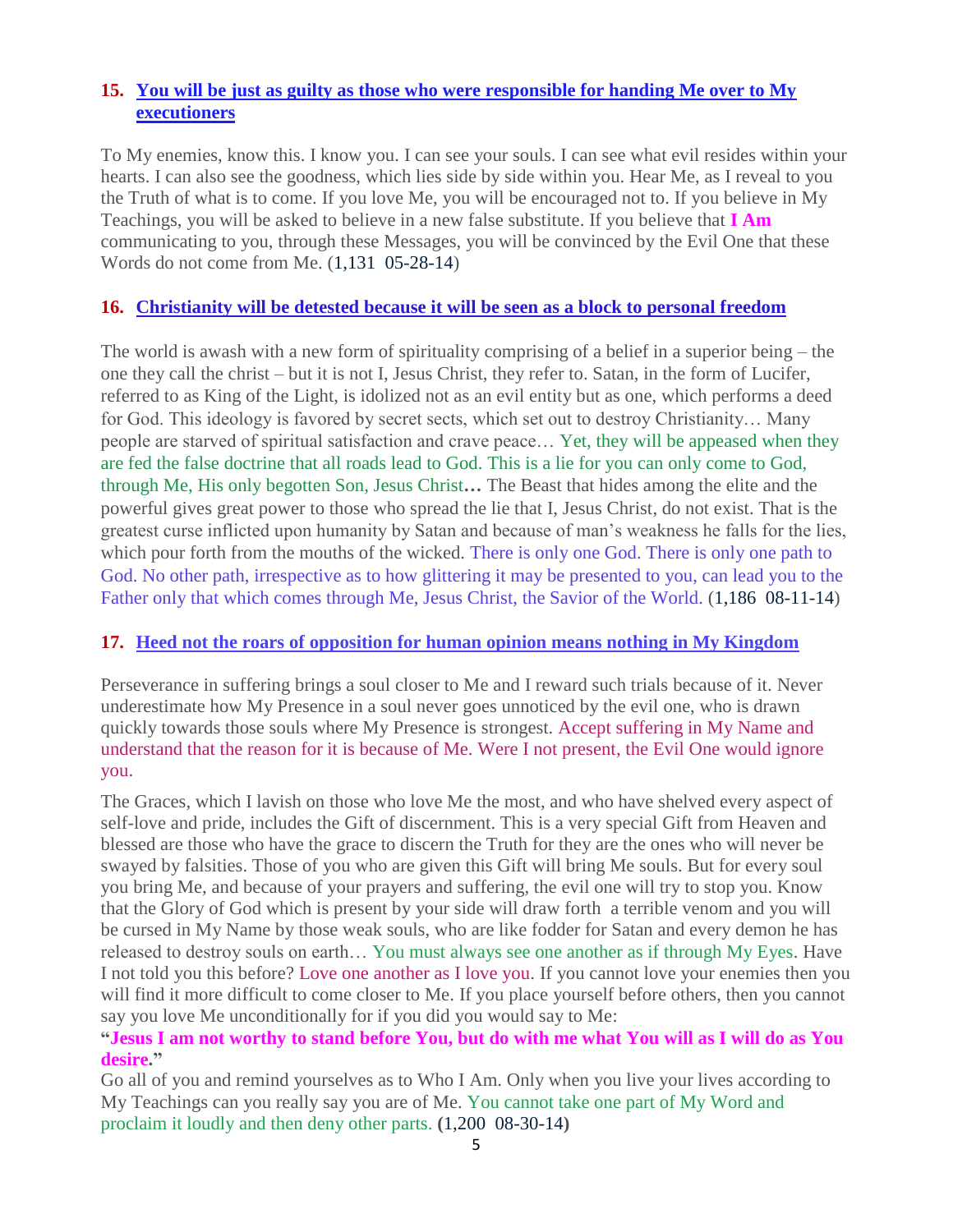## **18. [Mother of Salvation: Pray for my Son's Mercy so that all suffering can be diluted](http://www.thewarningsecondcoming.com/mother-of-salvation-pray-for-my-sons-mercy-so-that-all-suffering-can-be-diluted/)**

You must ask everyone to ask for God's Mercy in all those matters, which involve the destruction of humanity. **I refer to the wicked plans involving wars; plans to introduce a global vaccine – which you were warned about in the message of 26 November 2010** - genocide and the murder of Christians, as well as other people of different religions, by the hands of evil men… You must pray, all of you, to hinder the plans of evil men whose desire is to reduce the world's population, for their own gain. Those who are spared this evil will find themselves under the control of an invisible group. I call upon each and every one of you to pray to my Son, Jesus Christ, in order to help mitigate such tragedies and wickedness. Some of these horrors can be mitigated, but not all of them. Your prayers will, however, dilute the impact of these terrible acts, which are carried out by followers of the evil one. Please recite this **Crusade Prayer (166)** to help mitigate the murder of innocents. (See the Crusade Prayers booklet) (1,213 09-18-14)

## **19. [It is easy to say you are a Christian, once you are not challenged for being one](http://www.thewarningsecondcoming.com/it-is-easy-to-say-you-are-a-christian-once-you-are-not-challenged-for-being-one/)**

Who amongst you is so strong that you will stand by My Side and abide by the Truth, without My intervention at this time? Many of you, with a good heart, will stay true to Me, but only within your own groups. Once you all agree with each other, you will find it easier to serve Me. But when you face opposition – and you will, at some stage, from My enemies who will try to entice you into a false doctrine – you will not find it easy**.**

You will have two choices. Believe in the Truth, as it was laid down by God, and for which much blood was shed in order to reconcile man with His Maker. Or, accept a watered down version of My Word, infiltrated with untruths.

To choose the first option will bring you much pain, grief and suffering, for you will be held in contempt by others for remaining true to Me. But, by choosing the second option – while you may well be covered with much praise, accepted by your peers and My enemies – you will be plunged into darkness and your soul will be at risk. (1,217 09-23-14)

## **20. Mother of [Salvation: Many will be stripped of their titles](http://www.thewarningsecondcoming.com/mother-of-salvation-many-will-be-stripped-of-their-titles/)**

Please pray for my Son's loyal sacred servants as future events take place. Many will be stripped of their titles and sent out into the wilderness in disgrace. Turmoil and confusion will spread within my Son's Church but the traitors will rise in great numbers and many will follow them… This Church will lose the entire Faith. It will have all the appearances of a new, renewed Church of God but any symbols, which are meant to glorify my Son, will be nothing of the sort. Then, as the time becomes ripe, the new One-world Church will be announced and it will be seen as a great humanitarian institution. It will be intrinsically linked to the world of politics and business… The new Church, in order to exude a sense of worthiness, will promote humanitarian works and charities and the whole world will applaud it. Soon afterwards, there will be no distinction made between it and global political alliances and business organizations, dedicated to philanthropy**.** Meanwhile, my Son's true Church, as it was built by Him, will remain alive but weakened. Small in numbers, the Remnant Church will never give up even when the Antichrist takes over. Pray, pray, pray that my Son's sacred servants will overcome their fear and stand up to proclaim the Truth, even when their voices are drowned out by those who betray my Son. (1,237 10-17-14)